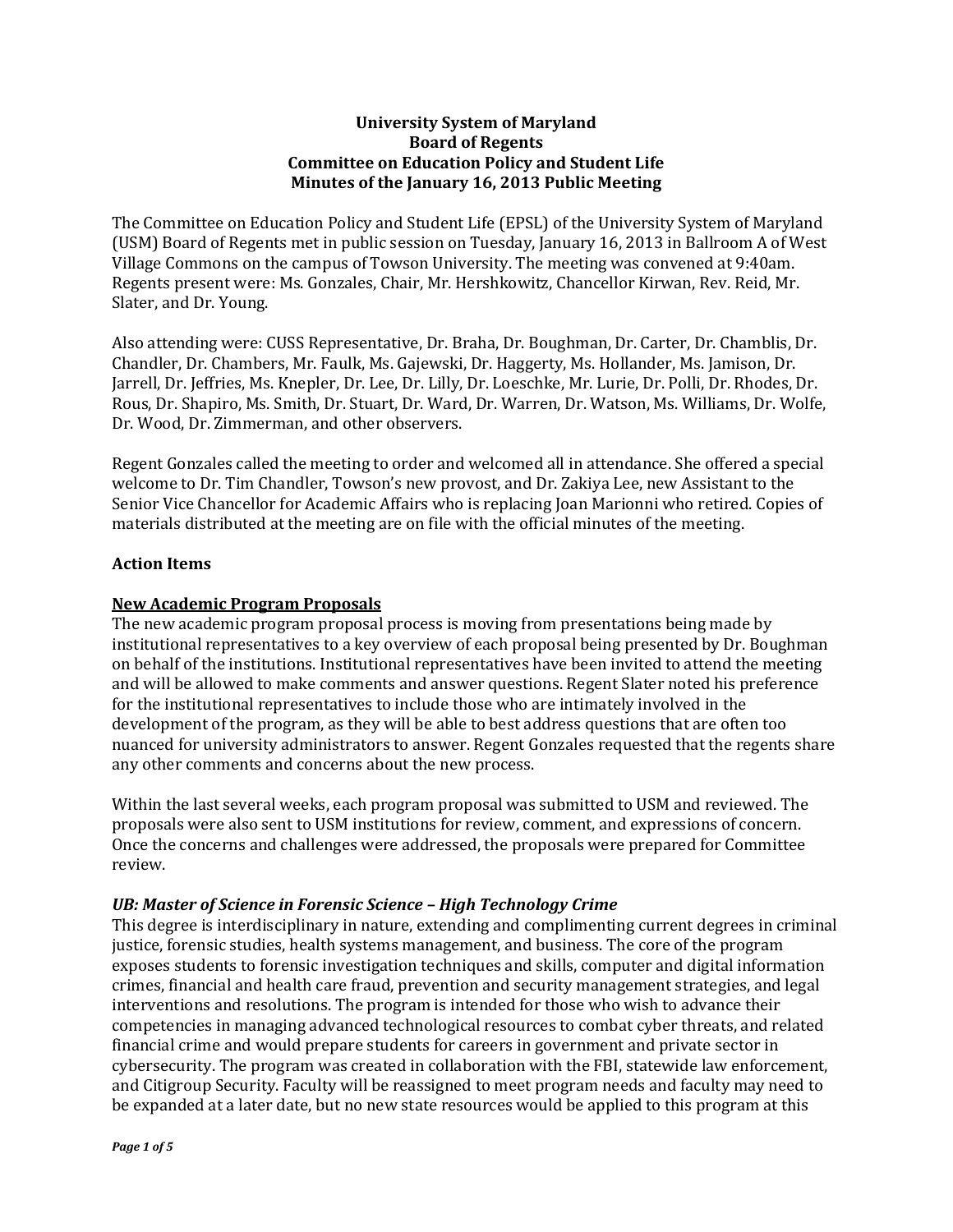time. The majority of the program will be offered both at UB and Universities at Shady Grove. UB projects an enrollment of 16 students in Year 1 with growth to 40 students by Year 5. Regents noted the importance of this program and the potential for significant interest.

The Chancellor recommends that the Committee on Education Policy and Student Life recommend that the Board of Regents approve the proposal from the University of Baltimore to offer the Master of Science in Forensic Science – High Technology Crime. The motion was made by Regent Reid, seconded by Regent Young, and unanimously approved.

# *UMB: Master of Science in Regulatory Science*

This degree program will prepare healthcare professionals and biomedical scientists for expanded career opportunities in regulatory science, including positions in industry (e.g. pharmaceutical and biotechnology companies), and government agencies. The program will be led by faculty who are already in place. No new general funds are required. This program would be conducted exclusively online and will incorporate active-learning instruction, web conferencing, and asynchronous lectures. UMB projects that the program will take five semesters for the working professional. UMB projects an enrollment of 10 students in Year 1 with growth to 50 students by Year 5. Regents expressed concern about the program being inaccessible to full-time students who wanted to learn in a traditional classroom environment. UMB representatives noted that Johns Hopkins has a program that would be appropriate for those students. However, UMB believes offering this degree online will allow them to make the biggest impact, as they wish to reach working professionals and know that that is often best done online.

The Chancellor recommends that the Committee on Education Policy and Student Life recommend that the Board of Regents approve the proposal from the University of Maryland, Baltimore to offer the Master of Science in Regulatory Science. The motion was made by Regent Reid, seconded by Regent Young, and unanimously approved.

## *UMBC: Bachelor of Arts in Global Studies*

This degree will be a core, interdisciplinary liberal arts and sciences degree combining coursework from 12 departments and programs in the College of Arts, Humanities, and Social Sciences. The program is unique because it includes a rigorous foreign language requirement, study abroad, and experiential learning in the form of internships and other extra-curricular activities. Graduates will be equipped with the knowledge, language proficiency, and critical thinking, conceptual, analytical, and writing skills that will allow them to be successful in a variety of international-focused work and highly-specialized foreign studies masters programs. Faculty time will be redirected, but no new money is required for the launch of the degree. UMBC projects an enrollment of 30 students in Year 1 with growth to 155 students by Year 5.

Regents expressed concern about this program being too similar to International Studies degree programs. UMBC representatives noted that similar courses are often comprised in International Studies programs, but that the inclusion of a rigorous foreign language requirement and a study aboard and internship requirements makes the UMBC degree unique. Additionally, UMBC does not have an international relations/business program. Regents noted that the experiential learning components of the program are commendable.

The Chancellor recommends that the Committee on Education Policy and Student Life recommend that the Board of Regents approve the proposal from the University of Maryland, Baltimore County to offer the Bachelor of Arts in Global Studies to the Board of Regents. The motion was made by Regent Reid, seconded by Regent Young, and unanimously approved.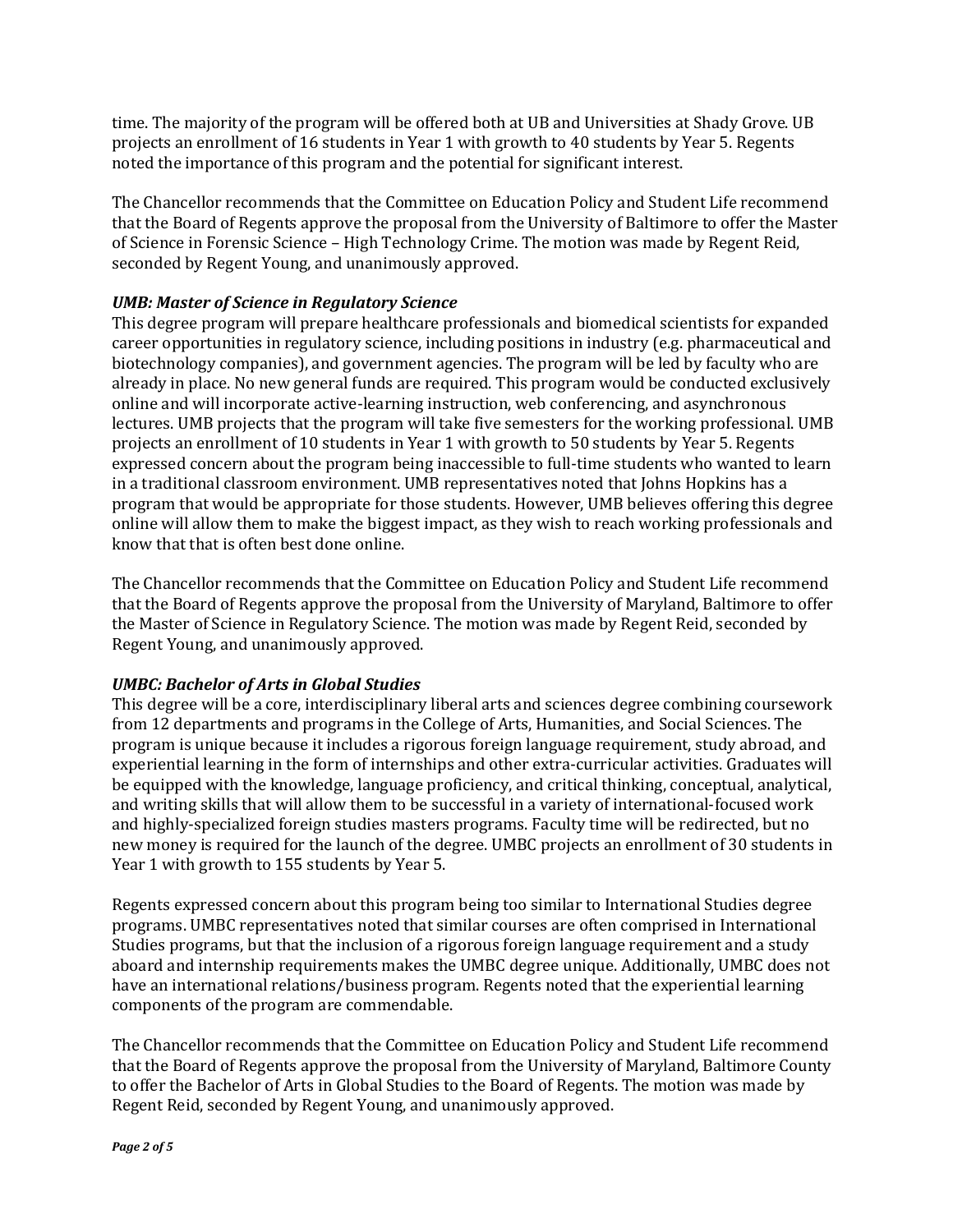### *UMUC: Master of Science in Data Analytics*

This degree is designed to meet the growing need for highly-skilled professionals who can transform the growing amount of data confronting organizations into usable information. The program is unique because it requires students to understand the business operations of an organization and the technology requirements necessary to ensure its viability. Students will gain a set of business, data, and computational competencies that will allow them to bridge the worlds of business and information technology. UMUC hopes to engage students from all over the country, and projects an enrollment of 50 students in Year 1 with growth to 125 students by Year 5.

The Chancellor recommends that the Committee on Education Policy and Student Life recommend that the Board of Regents approve the proposal from the University of Maryland University College to offer the Master of Science in Data Analytics to the Board of Regents. The motion was made by Regent Reid, seconded by Regent Hershkowitz, and unanimously approved.

#### *UMUC: Bachelor of Science in Health Services Management*

This program will meet the educational goals and needs of several populations: a) those already in health care fields who seek to further their careers and advance in management and leadership settings, b) those with academic or experiential backgrounds in business and management who are interested in applying their skills in a health care setting, and c) those seeking a new career in health care. This degree will also prepare students for graduate school and will be designed to articulate with UMUC's Master of Science in Health Care Administration or Health Administration Informatics. Courses for this degree will be offered online and in hybrid mode at Adelphi and Largo. There are similarly-titled programs at other institutions, but this program differs in intended audience, delivery mode, and some academic content. The program will require the reallocation of funds in Year 1, but tuition will cover program costs by Year 2. UMUC projects an enrollment of 25 in Year 1 with growth to 148 students by Year 5.

The Chancellor recommends that the Committee on Education Policy and Student Life recommend that the Board of Regents approve the proposal from the University of Maryland University College to offer the Bachelor of Science in Health Services Management. The motion was made by Regent Young, seconded by Regent Reid, and unanimously approved.

#### *UMUC: Bachelor of Science in Public Safety Administration*

This program is intended to replace the existing Bachelor of Science programs in Emergency Management, Homeland Security, and Fire Service Administration. If the new program is approved, UMUC will submit a proposal to discontinue the three existing programs. This new program will develop the knowledge, skills, and abilities needed for leadership and administration in occupations that provide public safety. Graduates will be prepared to serve as public safety leaders in both the public and private sectors. The target audience includes existing employees in public safety domains and entry-level employees seeking the field as a first occupation or an occupational change. UMUC projects an enrollment of 200 in Year 1 with growth to 600 by Year 5.

The Chancellor recommends that the Committee on Education Policy and Student Life recommend that the Board of Regents approve the proposal from the University of Maryland University College to offer the Bachelor of Science in Public Safety Administration. The motion was made by Regent Reid, seconded by Regent Young, and unanimously approved.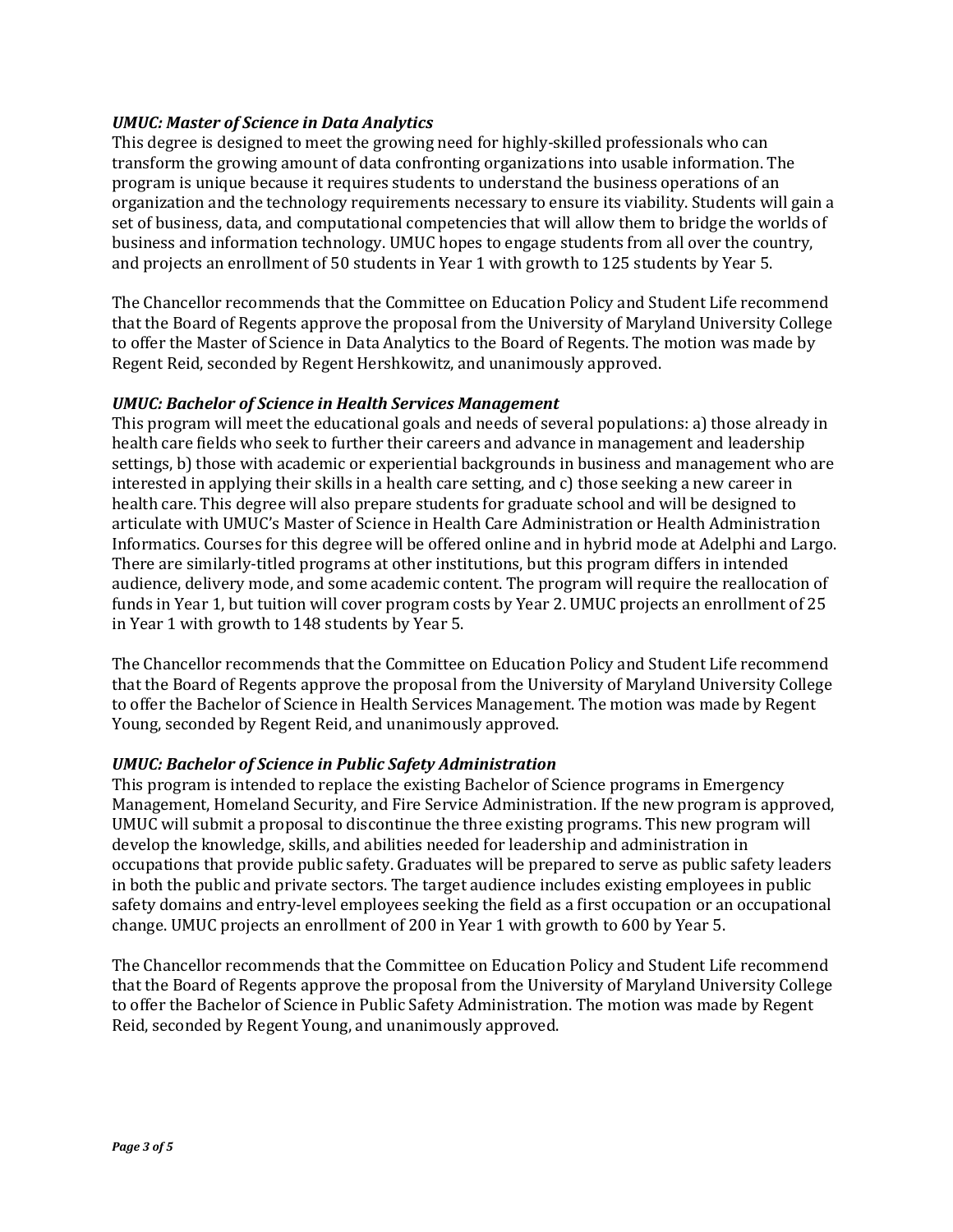## *UMUC: Bachelor of Science in Nursing for Registered Nurses*

This program is intended for registered nurses (RNs) who have earned an associate's degree in nursing and who hold an unencumbered or unrestricted RN license. The program is designed to address a shortage of seats in existing RN and BSN programs in the State. The program will use adjunct faculty, but the University has a strong program through which the adjuncts are trained. The program will not involve full clinical rotations, but students will have opportunities to practice what they learn in a healthcare setting. In response to a question from the regents, the UMUC representatives noted that this program should have very little impact on Coppin's nursing program, as UMUC's course is being offered online and is geared toward the working student. Launching the program will require one small infusion of funds, but no new resources from outside of UMUC are required. UMUC projects an enrollment of 50 in Year 1 with growth to 122 by Year 5.

The Chancellor recommends that the Committee on Education Policy and Student Life recommend that the Board of Regents approve the proposal from the University of Maryland University College to offer the Bachelor of Science in Nursing for Registered Nurses. The motion was made by Regent Young, seconded by Regent Slater, and unanimously approved.

### **Information Items**

### **Results of Periodic Reviews of Academic Programs**

Every 7 years, programs go through internal and external review processes. In 2012, 95 programs were reviewed by USM. Each review is read and synthesized by USM staff. Many reviews occurred in conjunction with the appropriate external review by an accrediting body. Comments from internal and external reviewers include programs' strengths and weaknesses. Most programs were deemed healthy. Weaknesses included the level of alignment with specific national accreditation standards, marketing, lack of evenness between teaching loads and salaries, and alignment with regional workplace needs. Action plans were included to address the reviewers' comments.

Regents raised concern about the programs with low enrollment. USM staff noted that between reviews, there are checks for enrollment, and that concerns from the external and internal evaluators would be brought forth during the review process. Regents asked whether it was possible to include a program's enrollment projections and approval date on the review documentation. USM staff noted difficulty with including the enrollment projections, but that from this point forward, the year a program was approved will be added to the program review documentation.

#### **External Funding Report**

This report provides information on extramural awards received by USM institutions in support of specific initiatives in research, education, or service in FY 2012. In FY 2012, USM received \$1,263,626,256 in extramural funding, a 3.6% decrease from the FY 2011 total. UMB received the largest extramural funding total, and Coppin, Frostburg, Salisbury, UMCP, and UMUC obtained higher levels of funding than in FY 2011. The decrease may be attributed to many factors, but it is recognized that federal funding has not been increasing as it had in previous years. Although the funding is down, System institutions have responded well by diversifying their portfolio by looking for grants beyond those offered by the federal government.

### **55% College Completion Goal – Best Practices in Student Support Services**

As this Regent's Committee broadens its scope to focus on Student Life issues that go beyond academic programming, it is important to note student services work that the campuses are doing to increase retention and, subsequently, higher completion rates. Following are just three examples from the many impressive initiatives underway at each USM institution: